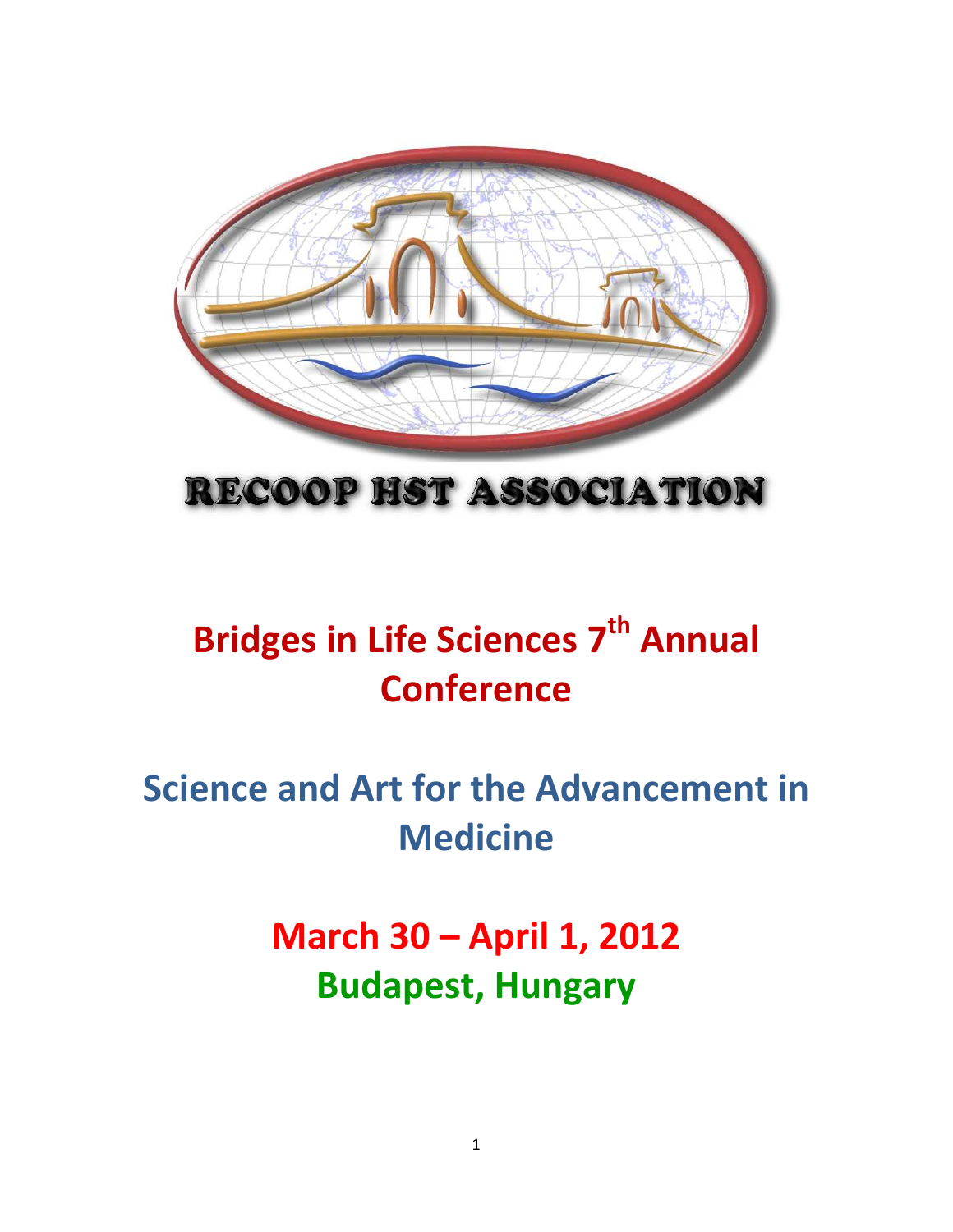# Introduction to the Bridges in Life Sciences 7 th Annual Conference

In 2006 Cedars–Sinai Medical Center (CSMC), Los Angeles, CA, USA with eleven CEE universities and academic organizations from six countries formed the Regional Cooperation for Health, Science and Technology (RECOOP HST) Consortium.

The Consortium is continuously growing and beside the 12 Founding Members additional 8 Associate Members are participating in the research and support networks from Croatia, Czech Republic, Denmark, Hungary, Poland, Romania, Slovakia, Ukraine and USA.

The Consortium's main goal is to enhance research collaboration and provide platforms for scientific networking in life sciences within Europe and Cross – Atlantic. The research priority of the Consortium is women's and child's health in the Visegrad Four European Macro-Region (Czech Republic, Hungary, Poland and Slovakia) and the neighboring countries (Croatia, Romania, Ukraine). The Consortium paves the way toward GLOBAL Research Programs of the National Institutes of Health, the World Health Organization and private funds (Gates, Clinton).

Our activities compliment the U.S. Government's commitment to the Global Health Initiative "is the next chapter in the way U.S. Government agencies conduct global health activities, building on successful bipartisan leadership in global health and expanding their impact for sustainable results around the world."

"The RECOOP HST Consortium explores and enhances LOCAL scientific outputs of the partner organizations, creates critical mass of scientifically sound innovative research at REGIONAL level and exploits the research outcomes at GLOBAL level to improve the prevention of major public health problems.  $^{TM}$  "

In the RECOOP Research Networks 147 scientists are working in 12 research projects in clinical, basic and translational research studies to investigate biological pathways leading to gender differences in cardiovascular diseases, preterm birth, ovarian, breast and prostate cancer. The Mother and Child Health and the Women's Health and Cardiovascular Diseases retro and prospective clinical research studies are using web based electronic data entry forms (EDEF http://www.flexiform.hu).

RECOOP HST Mother and Child Health Network is one of the partners of the International *PRE*term *BI*rth *C*ollaborative (PREBIC http://www.prebic.net) of the World Health Organization, Department of Reproductive Health and Research (http://www.who.int/reproductive-health/index.htm ).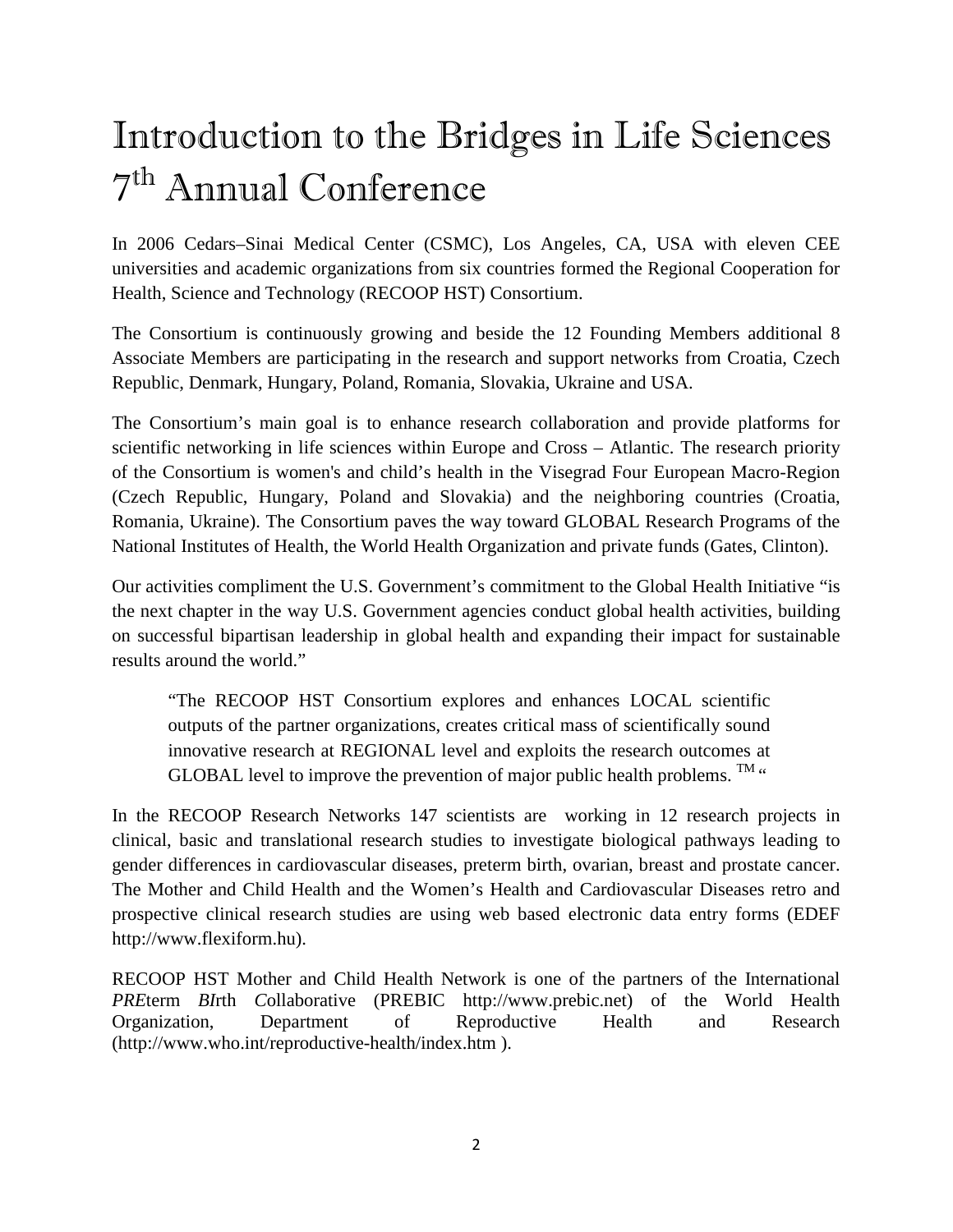Consortium also built support networks for biosafety and biosecurity, animal use in research, clinical research management, scientific communication, and research and innovation management.

Networks have several research activities that complement each other. Therefore the Consortium integrated the multidisciplinary research activities and interconnected research teams in the RECOOP Life Science Research Platform and established the RECOOP Research Cores (Genomics - Proteomics, Metagenomics, Molecular Biology and NanoBioTechnology) sponsored by the International Visegrad Fund (http://visegradfund.org) Strategic Grant (31110035) "Future of Visegrad Four Families Depends on Healthy Women and Children".

In each Research Core the participating universities and research organizations implemented undergraduate and graduate research programs.

RECOOP Life Science Research Platform already realized short term (1-2 years) pilot research studies. The Networks continue the translational and clinical research studies in midterm (5 years), and the RECOOP HST Life Science Research Platform shall plan to continue the clinical research studies for minimum 20 - 30 years and follow up the women, men and newborns registered in the Electronic Data Entry Forms (EDEF) started in 2011.

The Consortium inspires young scientists and clinical researchers for creative thinking, and helps to learn how to make decisions on "publish and disclose" or "publish and protect". The Consortium is working with the World Intellectual Property Organization (WIPO http://www.wipo.int) to train faculty members, managers, young scientists, clinicians and for Ph.D. students who are taking the WIPO World Wide Academy (WWA) Distance Learning (DL) courses.

RECOOP provides training for young scientists to learn proper and scientifically sound communication of their research results in their manuscripts and presentation. The Consortium provides practical training on the presentation of data in the manuscript from the "Introduction, Methods, Results and Discussion" to the "Conclusion" sections of the manuscript and guides the young scientists how to organize data in tables and graphs, presenting results of statistical analysis.

The Consortium organizes annually the Bridges in Life Sciences Conferences to review the scientific progress in the Consortium. During the Bridges in Life Sciences Annual Conference the Scientific Advisory Board selects the top ten young scientists. The winner gets the Cedars – Sinai RECOOP Scholar Grant to visit Los Angeles for two weeks with her/his supervisor. They are visiting research groups and laboratories and presenting their scientific work during research seminars.

The top ten young scientists selected during the Bridges in Life Sciences Annual Conferences have the opportunity to apply for International Visegrad Fund (IVF) Scholarship and receive the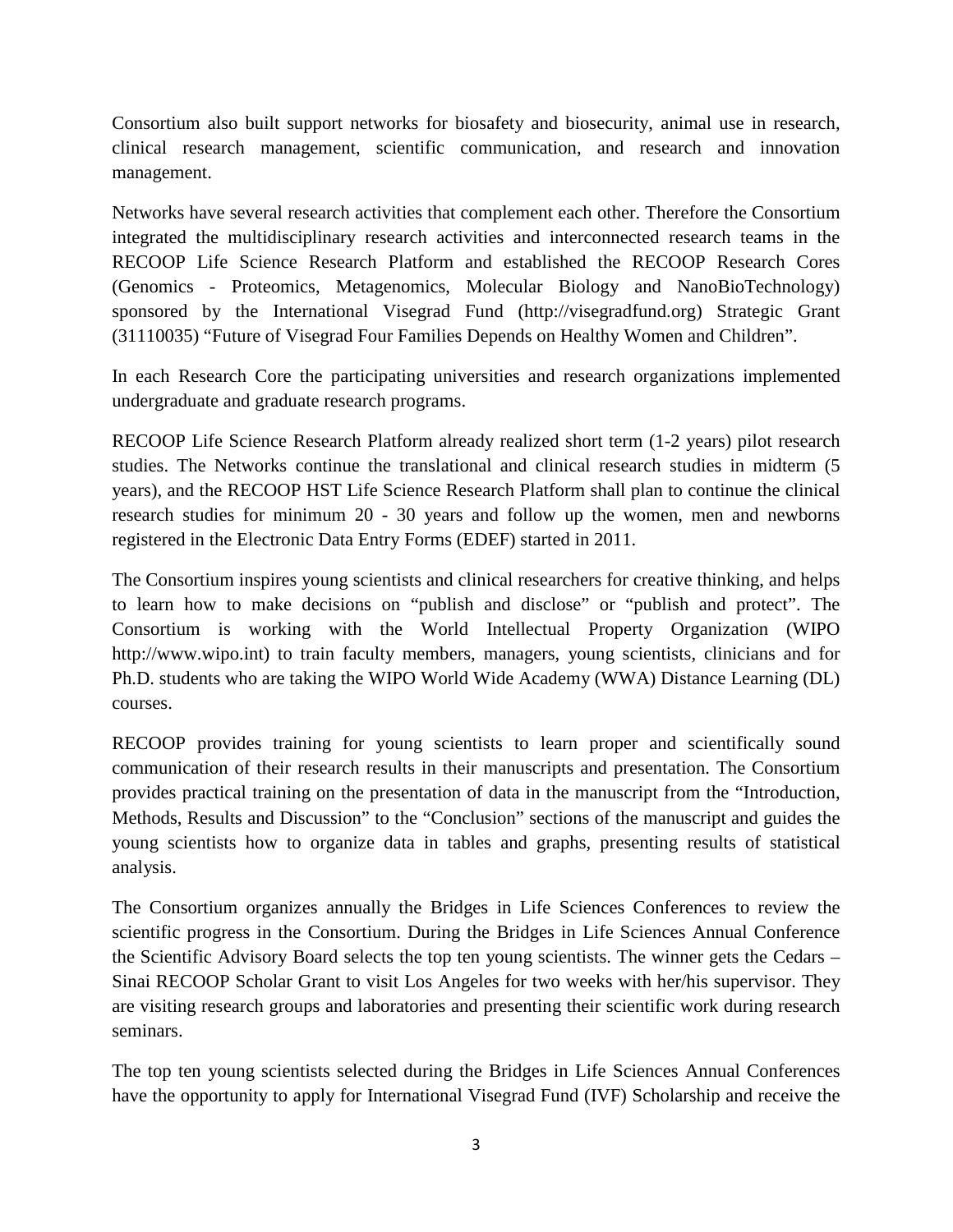RECOOP Young Scientists Matching Fund. The Visegrad Scholarship is the Visegrad Four European Macro-Region's Fulbright Program. Therefore it could be important to link the Visegrad Scholarship and the Fulbright Foreign Student Program.

The best young scientists get support to apply for Fulbright Foreign Student Program. The International Research and Innovation Management team organizes the host laboratories at CSMC to spend nine months to three years (Ph.D. program) and supports their research. The supervisors of the top ten young scientists get the support to submit application to the Fulbright Visiting Scholar Program and lecture or conduct postdoctoral research.

In November 2011 the RECOOP HST Consortiums was transformed into a Research Association with 17 members from 8 countries. The newly formed RECOOP HST Association's Research Networks are founded on local qualities that created a critical mass at the regional level in well defined geographical regions, with lingual, cultural, historical, economic or political common ground in Central and Eastern Europe. The RECOOP Association's Research Networks could be a model for other regions worldwide in Africa, Asia, North and South America to improve women's and children's health.

In the Global Health Initiative the U.S. Department of State is already building public – private partnership that could be the frame for the regional network development and scientific competitiveness.

A strong public – private partnership would be fundamental for the research networks and for the regional young scientists' life sciences conferences. Besides industry (Pharmaceuticals, Biotechnology & Life Sciences, Health Care Equipment & Services; Food and Beverage, Information Technology, and Energy), we should look for the Bill & Melinda Gates Foundation, Warren Edward Buffett, the William J. Clinton Foundation to take part in the development of the regional networks and conferences.

We should build on the "*Gates-Buffett Giving Pledge". On December 9, 2010, Buffett, Bill Gates, and Mark Zuckerberg, signed a promise they called the "Gates-Buffett Giving Pledge", in which they promised to donate to charity at least half of their wealth over time, and invited others among the wealthy to donate 50% or more of their wealth to charity.* 

Most cordially,

### Dr. Sandor G. Vari, MD

Director, International Research and Innovation Management Program at Cedars-Sinai Medical Center & General Manager of the RECOOP HST Consortium 6420 Wilshire Blvd., Ste. 300, Los Angeles, CA 90048-5502, USA Tel: 1 323-866-8122; 1 323-866 -6824, Mob: 1 818 398-2642 vari@cshs.org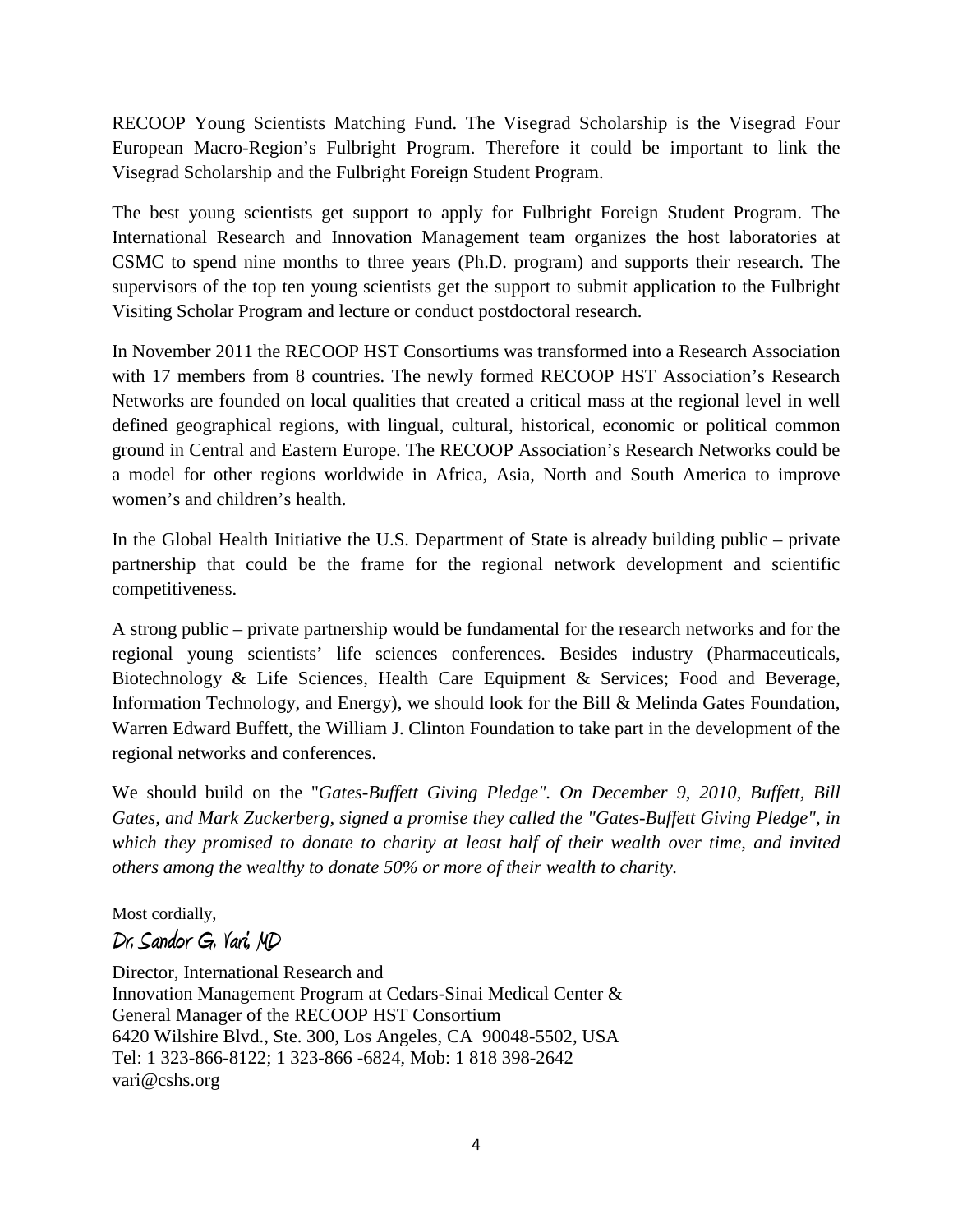## Bridges in Life Sciences 7<sup>th</sup> Annual Conference & RECOOP HST Association 2nd General Assembly

### March 30–31 and April 1, 2012

### Agenda

#### Venue

Danubius Hotel Gellert, Hungary H-1111 Budapest Szent Gellert ter 1 Tel: +36 1 889 5500 http://www.danubiushotels.com/gellert

Arrival March 29, 2012 afternoon

Departure April 1, 2012 at 14:00 pm

#### General Information

Oral presentation: 10 minutes and 5 minutes discussion

Poster presentation: 5 minutes explanation and 5 minutes discussion. Poster size is width 90 cm x height 120 cm. The posters should be installed on March 29th evening and removed on March 31st evening.

### Gobelin room and the Gallery for Poster section

### March 29, 2012 Arrival 19:30 Welcome dinner

Art performance: music, dance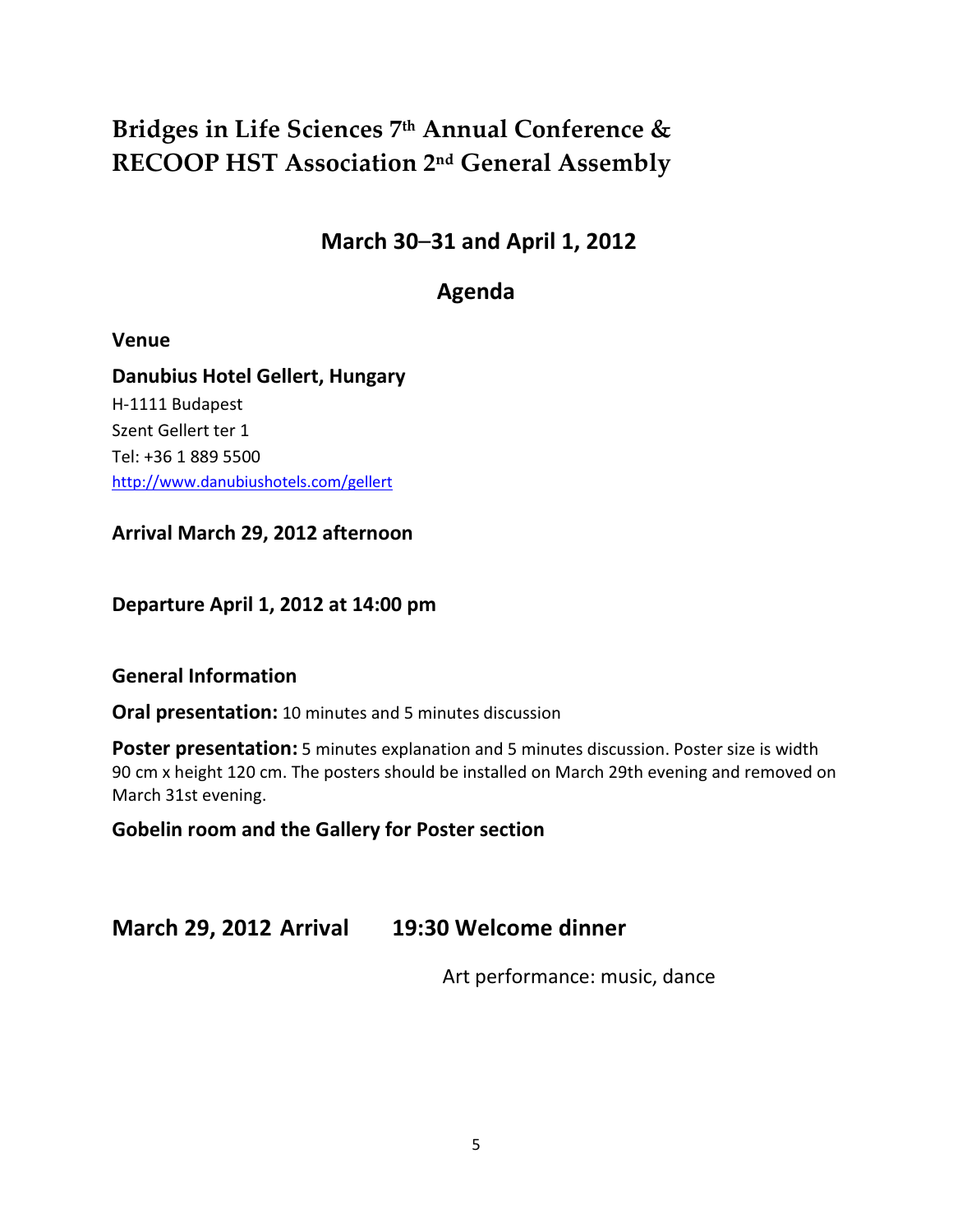## March 30, 2012 Bridges in Life Sciences 7<sup>th</sup> Annual Scientific Conference Tea salon

| 9:00            | Opening of the <sup>7th</sup> Annual Scientific Meeting                                                            |
|-----------------|--------------------------------------------------------------------------------------------------------------------|
|                 | Shlomo Melmed, Senior Vice-President for<br>Academic Affairs, Cedars-Sinai Medical Center, Los<br>Angeles, CA, USA |
| $9:15 - 13:00$  | <b>Plenary Session</b>                                                                                             |
|                 | <b>Women's Health and Cardiovascular Diseases</b>                                                                  |
| $10:45 - 11:15$ | <b>Coffee Break</b>                                                                                                |
|                 | Art performance: music, dance                                                                                      |
| $11:15 - 13:00$ | <b>Plenary Session</b>                                                                                             |
|                 | <b>Women's Health and Cardiovascular Diseases</b>                                                                  |
| $13:00 - 14:00$ | <b>Lunch Break</b><br>Art performance: music, dance                                                                |
| $14:00 - 15:30$ | <b>Mother and Child Health</b>                                                                                     |
| $15:30 - 16:00$ | <b>Coffee Break</b>                                                                                                |
|                 | Art performance: music, dance                                                                                      |
| $16:00 - 17:30$ | <b>Mother and Child Health</b>                                                                                     |
| $17:45 - 19:45$ | <b>Poster Session and Art</b>                                                                                      |
|                 | Gobelin room and the Gallery for Poster section                                                                    |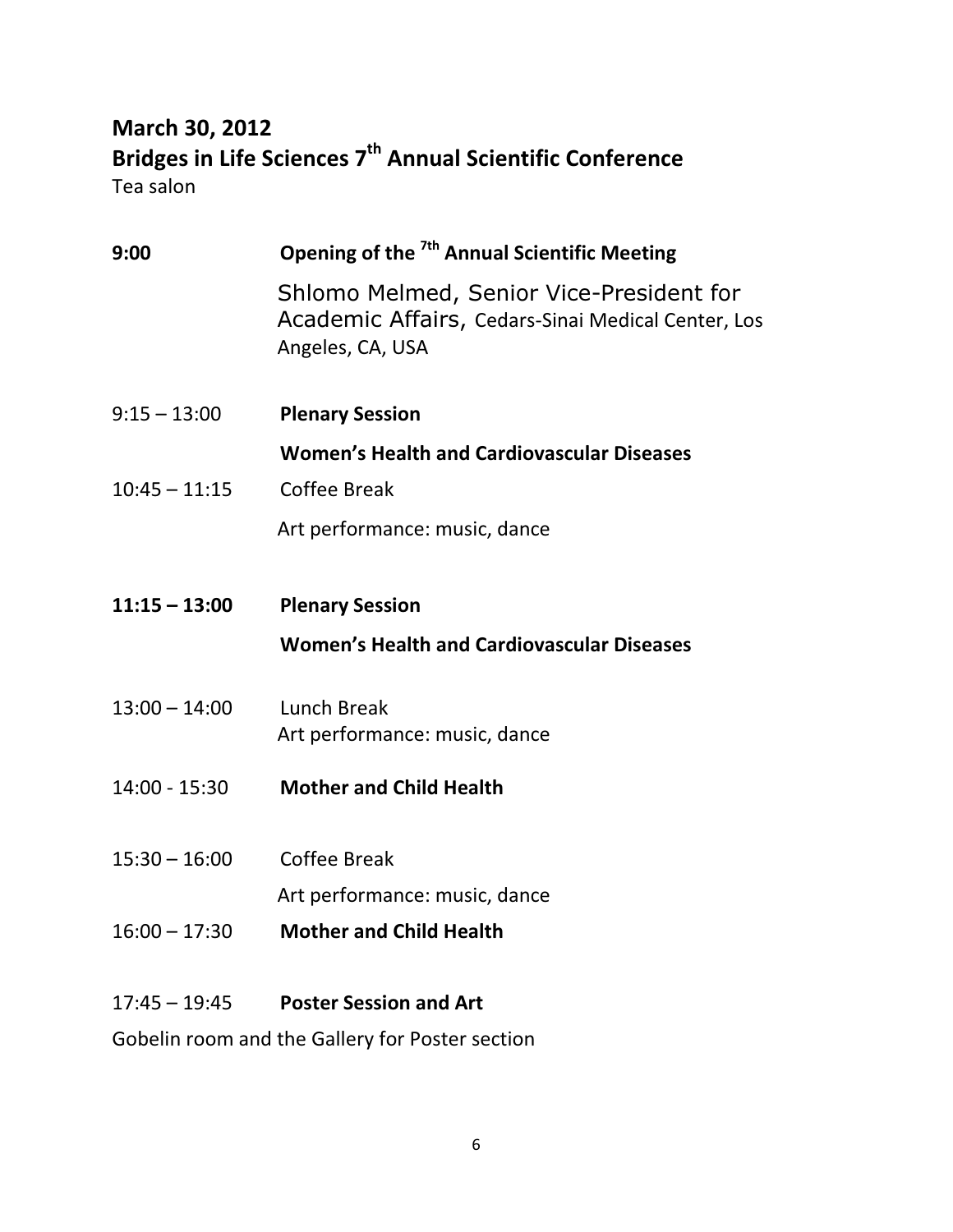### 20:00 - 22:00 Dinner - Art performance: music, dance

## March 31, 2012

Bridges in Life Sciences 7<sup>th</sup> Annual Scientific Conference Tea salon

| 8:45            | Announcements                                                                  |
|-----------------|--------------------------------------------------------------------------------|
| $9:00 - 10:30$  | <b>NanoBiotechnology and Cancer Research</b>                                   |
| $10:30 - 11:00$ | <b>Coffee Break</b>                                                            |
|                 | Art performance: music, dance                                                  |
| $11:00 - 13:00$ | <b>Translational Research and Drug Development</b>                             |
| $13:00 - 14:00$ | Lunch Break<br>Art performance: music, dance                                   |
| $14:00 - 14:30$ | <b>Cedars's Scietists in RECOOP</b>                                            |
| $14:30 - 16:00$ | <b>Research Networks' Young Scientist Forum</b>                                |
| $16:00 - 16:15$ | Coffee Break<br>Art performance: music, dance                                  |
| $16:15 - 18:00$ | <b>Research Networks' Young Scientist Forum</b>                                |
| $18:00 - 19:30$ | <b>Poster Session - Art</b><br>Gobelin room and the Gallery for Poster section |
| $19:30 - 20:00$ | <b>Closing Remarks</b>                                                         |

20:00 –22:30 Farewell Dinner Art performance: music, dance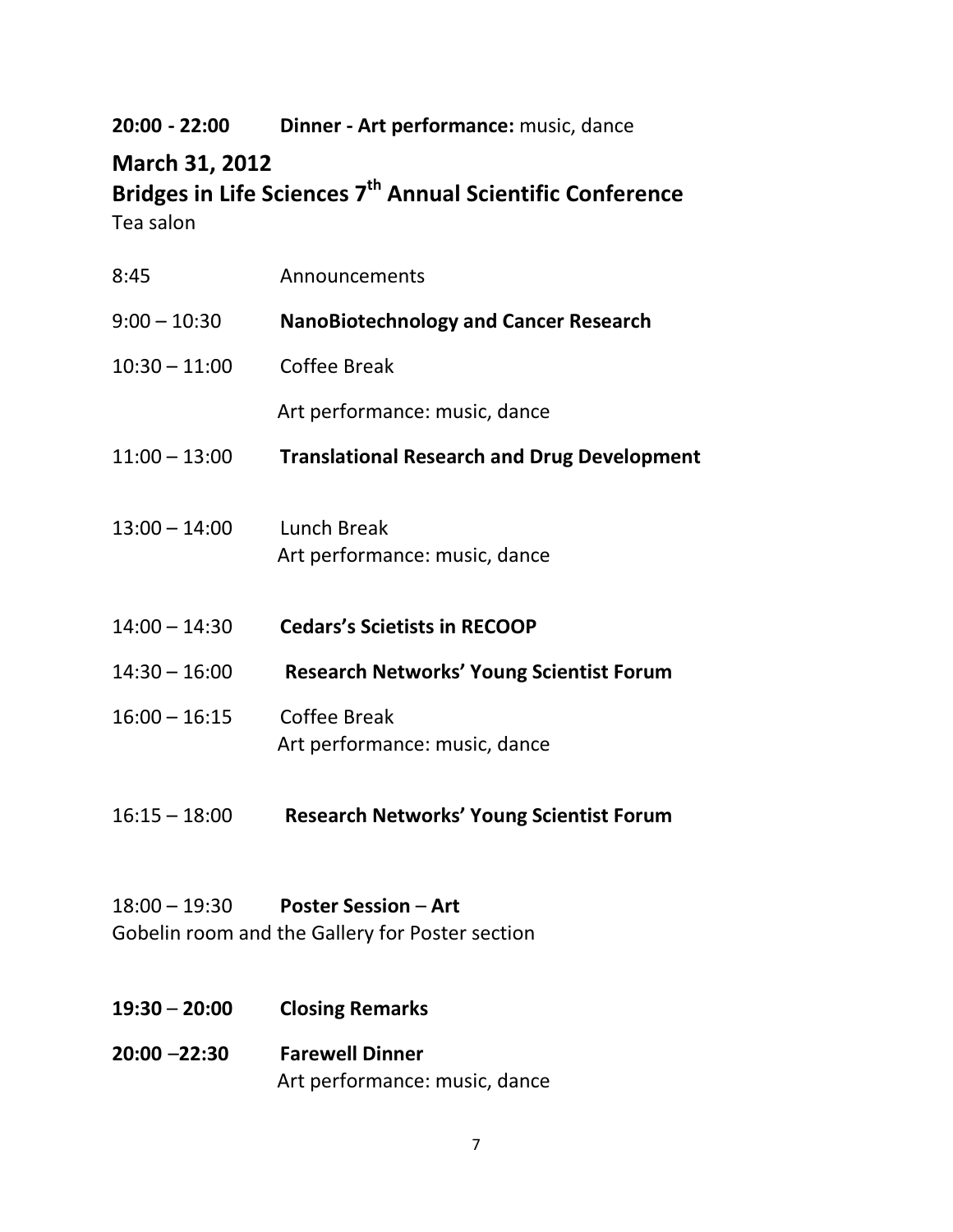## April 1, 2012 Bridges in Life Sciences 7<sup>th</sup> Annual Scientific Conference

## Parallel Meetings

| $8:30 - 9:00$                    | Announcement of the CSMC RECOOP Young Scholar Award<br><b>Winner and the Top Ten Young Scholras</b>                                         |
|----------------------------------|---------------------------------------------------------------------------------------------------------------------------------------------|
| $9:00 - 13:00$<br>Tea salon      | <b>Young Scientists Training Courses</b><br><b>From Grant Application to Research Project and Scientifically</b><br><b>Sound Publishing</b> |
| $11:00 - 11:30$                  | <b>Coffee Break</b>                                                                                                                         |
|                                  | Professor William J. Britt, M.D.,                                                                                                           |
|                                  | <b>Department of Pediatrics</b>                                                                                                             |
|                                  | University of Alabama-Birmingham                                                                                                            |
|                                  | Birmingham, Al, USA                                                                                                                         |
| 13:00 Lunch Break                |                                                                                                                                             |
|                                  | 09:00 - 11:00 RECOOP HST Tri-Net Review Meeting                                                                                             |
| Forrás – room                    | Women's Health and Cardiovascular Diseases (WH&CVD)                                                                                         |
|                                  |                                                                                                                                             |
|                                  | Mother and Child Health (M&CH)<br>NanoBioTechnology for Cancer Treatment (NanoBioTech)                                                      |
| $11:00 - 11:30$                  | <b>Coffee Break</b>                                                                                                                         |
| $11:00 - 13:00$<br>Forrás – room | <b>RECOOP HST Association 2<sup>nd</sup> General Assembly</b>                                                                               |

14:00 DEPARTURE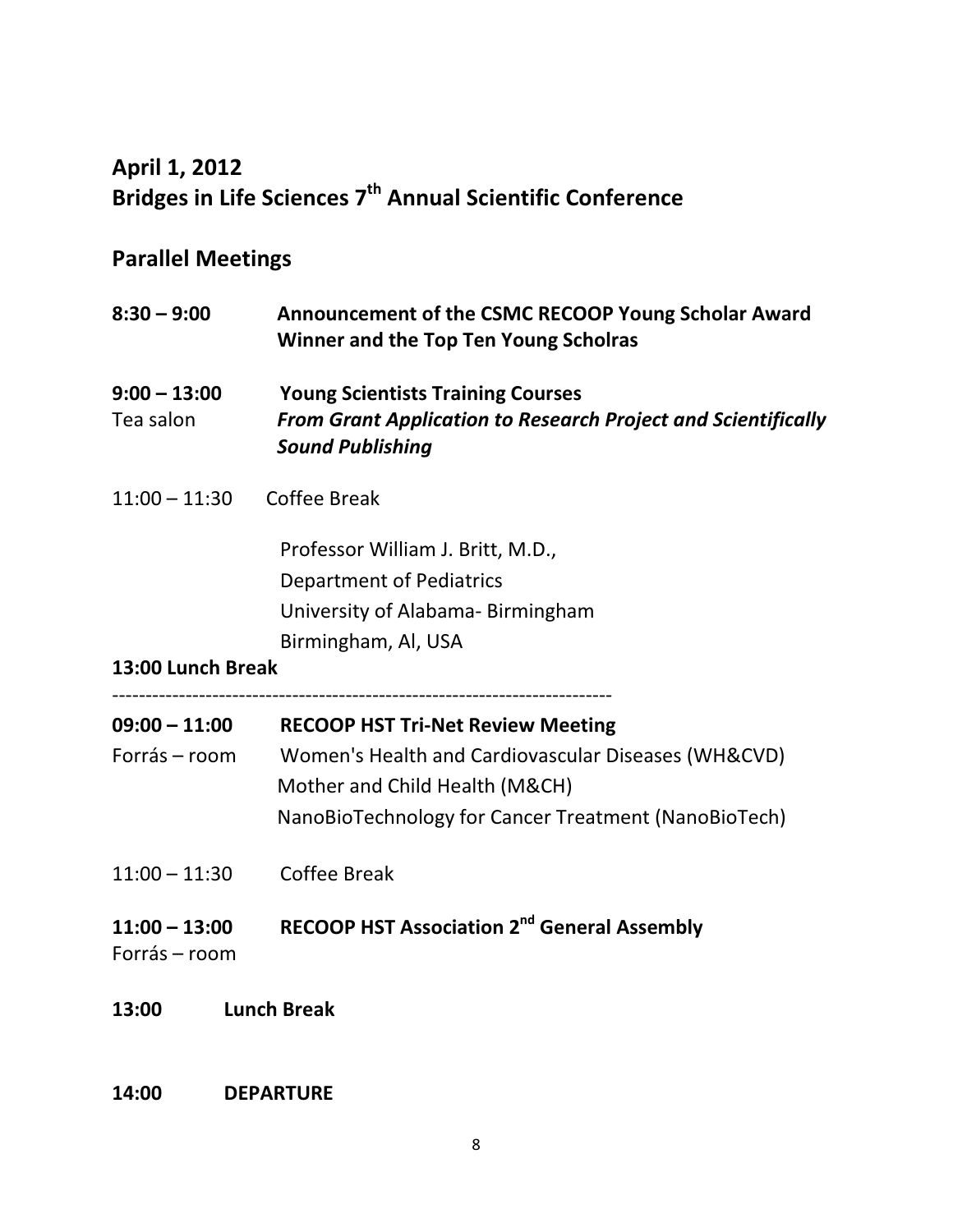## March 30, 2012

Bridges in Life Sciences 7<sup>th</sup> Annual Scientific Conference

| Tea salon<br>$9:00 - 9:15$      | <b>Plenary Session</b><br>Opening of the 7 <sup>th</sup> Annual Scientific Conference<br>Shlomo Melmed, Senior Vice-President for<br>Academic Affairs, Cedars-Sinai Medical Center, Los<br>Angeles, CA, USA    |
|---------------------------------|----------------------------------------------------------------------------------------------------------------------------------------------------------------------------------------------------------------|
| $9:15 - 9:45$<br>$9:45 - 10:00$ | From Weed Killers and Cannibals to Viruses, Prions, and<br><b>Nobel Prizes</b><br>Maramorosch, K., Rutgers-The State University of New Jersey,<br><b>Entomology Department,</b><br>Piano play Karl Maramorosch |
| $10:00 - 18:00$                 | <b>RECOOP HST Research Networks' Invited Speakers</b>                                                                                                                                                          |
| $10:00 - 13:00$                 | <b>Women's Health and Cardiovascular Diseases</b>                                                                                                                                                              |
| $10:00 - 10:15$                 | Zoltan Papp, University of Debrecen, Hungary                                                                                                                                                                   |
| $10:15 - 10:30$                 | Jan Pitha, IKEM, Prague, Czech Republic                                                                                                                                                                        |
| $10:30 - 10:45$                 | Katarina Sebekova, Comenius University, Slovakia                                                                                                                                                               |
| $10:45 - 11:15$                 | Coffee Break - Art performance: music, dance                                                                                                                                                                   |
| $11:15 - 11:30$                 | Attila Borbely, University of Debrecen, Hungary                                                                                                                                                                |
| $11:30 - 11:45$                 | Zora Krivosikova, SMU, Bratislav, Slovakia                                                                                                                                                                     |
| $11:45 - 12:00$                 | Eduard Lugovskoi, Palladin NASU, Kyiv, Ukraine                                                                                                                                                                 |
| 12:00 - 12:15                   | Lyubov Lukash, IMBG NASU, Kyiev, Ukraine                                                                                                                                                                       |
| $12:15 - 12:30$                 | Radivoje Radic, Osijek, Croatia                                                                                                                                                                                |
| 12:30 - 12:45                   | Tetiana Tatarchuk, Inst. of Pediatrics, NAMSU Kyiv, Ukraine                                                                                                                                                    |
| $12:45 - 13:00$                 | Ajvor Lukin, School of Medicine, Split, Croatia                                                                                                                                                                |
| $13:00 - 14:00$                 | <b>Lunch Break</b>                                                                                                                                                                                             |
|                                 | Art performance: music, dance                                                                                                                                                                                  |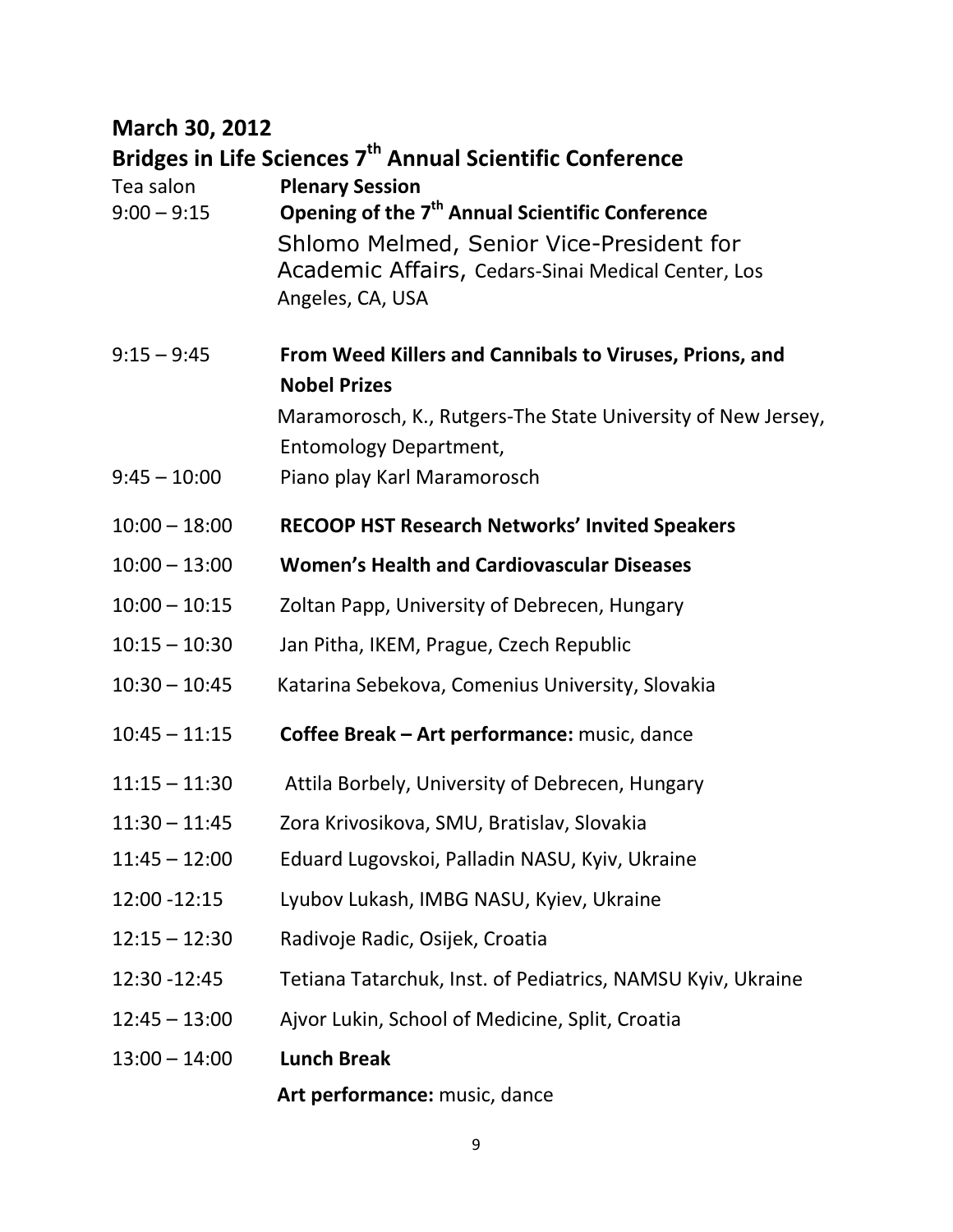| $14:00 - 18:00$                                                      | <b>RECOOP HST Research Networks' Invited Speakers</b>                                                    |  |
|----------------------------------------------------------------------|----------------------------------------------------------------------------------------------------------|--|
| Tea salon                                                            | <b>Plenary Session</b>                                                                                   |  |
| $14:00 - 18:00$                                                      | <b>Mother and Child Health</b>                                                                           |  |
| $14:00 - 14:15$                                                      | Tibor Ertl, University of Pecs, Hungary                                                                  |  |
| $14:15 - 14:30$                                                      | Danuta Zastavna, Inst. of Hered. Pathology, Lviv, Ukraine                                                |  |
| $14:30 - 14:45$                                                      | Marian Kacerovsky, Hradec Kralove, Czech Republic                                                        |  |
| $14:45 - 15:00$                                                      | Gyorgy Falkay, University of Szeged, Hungary                                                             |  |
| $15:30 - 16:00$                                                      | <b>Coffee Break</b>                                                                                      |  |
|                                                                      | Art performance: music, dance                                                                            |  |
| 16:00-16:15 William J. Britt, University of Alabama, Birmingham, USA |                                                                                                          |  |
| $16:15 - 16:30$                                                      | Iuliana Ceausu, "Carol Davila" Bucharest, Romania                                                        |  |
| $16:45 - 17:00$                                                      | Jochem M.D. Galama, Nijmegen, Netherlands                                                                |  |
| $17:00 - 17:15$                                                      | Sinisa Sijanovic, School of Medicine, Osijek, Croatia                                                    |  |
| $17:15 - 17:30$                                                      | Vira Pirohova, DHLNMU, Lviv, Ukraine                                                                     |  |
| $17:30 - 17:45$                                                      | Ivana Musilova, Hradec Kralove, Czech Republic                                                           |  |
| 17.15.10.00                                                          | $M = \frac{1}{2}$ the figure colour of $M = \frac{1}{2}$ and $\sigma = 0$ . The contract of $\sigma = 1$ |  |

- 17:45 18:00 Marija Heffer, School of Medicine, Osijek, Croatia
- 18:00 19:45 Poster Session and Arts

Gobelin room and the Gallery for Poster section

Women's Health and Cardiovascular Disease

Mother and Child Health

NanoBiotechnology and Cancer Research

Translational Research and Drug Development

Art performance: music, dance

## 20:00 – 22:00 Dinner

Art performance: music, dance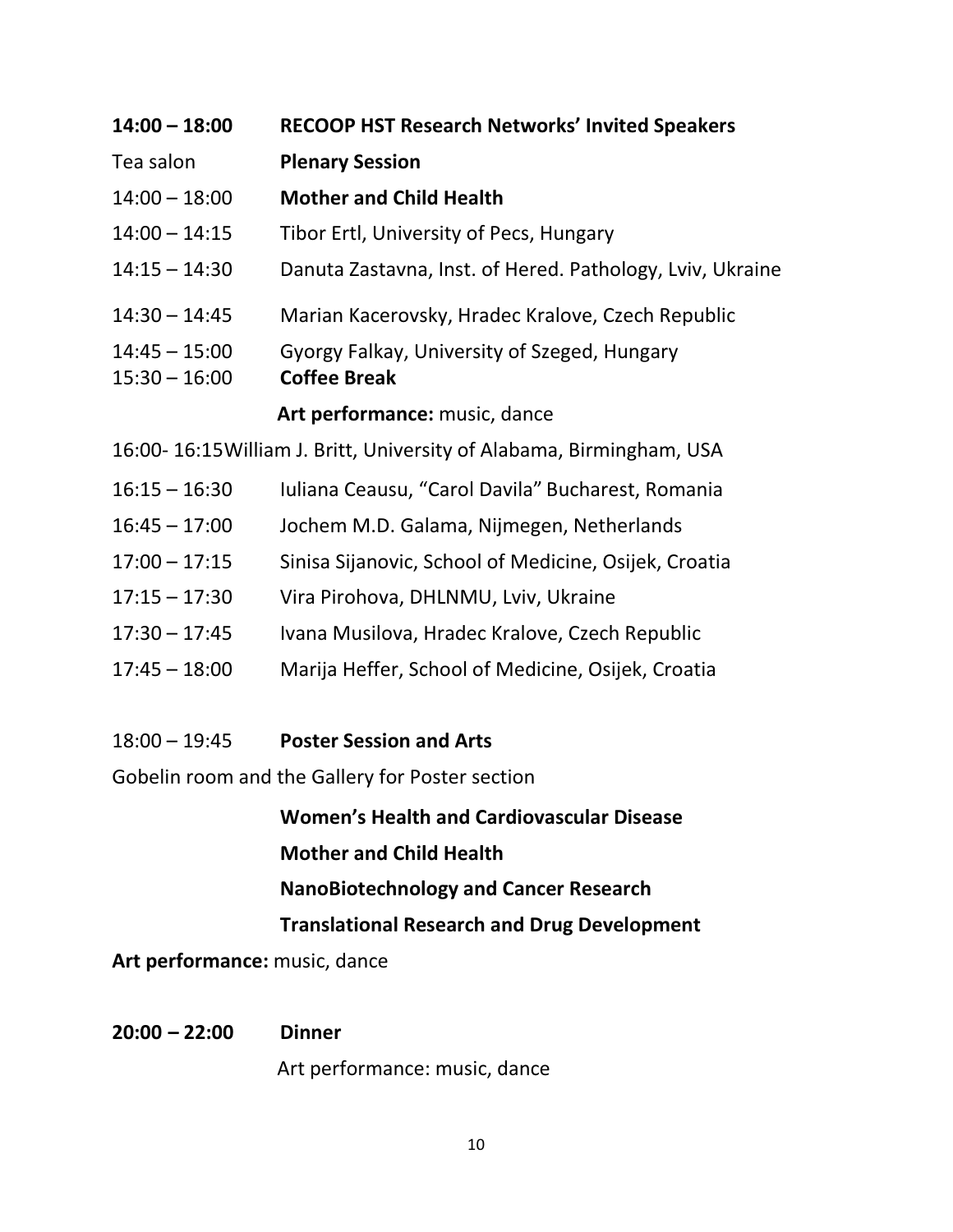## March 31, 2012 Bridges in Life Sciences 7<sup>th</sup> Annual Scientific Conference Tea salon **Plenary Session**

| 8:45            | Announcements                                         |
|-----------------|-------------------------------------------------------|
| $9:00 - 13:00$  | <b>RECOOP HST Research Networks' Invited Speakers</b> |
|                 |                                                       |
| $9:00 - 10:30$  | <b>NanoBiotechnology and Cancer Research</b>          |
| $9:00 - 9:15$   | Leland W. K. Chung, CSMC, Los Angeles, CA, USA        |
| $9:15 - 9:30$   | Rostyslav Stoika, ICB NASU, Lviv, Ukraine             |
| $9:30 - 9:45$   | Artur Podhorodecki, Wroclaw, Poland                   |
| $9:45 - 10:00$  | Daniel Horak, Inst., MacromChem AS, Czech Republic    |
| $10:00 - 10:15$ | Myhaylo Gonchar, ICB NASU, Lviv, Ukraine              |
| $10:15 - 10:30$ | Haiyen E. Zhau, CSMC, Los Angeles, CA, USA            |
| $10:30 - 10:45$ | Jozsef Konya, University of Debrecen, Hungary         |
|                 |                                                       |
| $10:45 - 11:00$ | <b>Coffee Break</b>                                   |
|                 | Art performance: music, dance                         |
| $11:00 - 13:00$ | <b>Translational Research and Drug Development</b>    |
| $11:00 - 11:15$ | Vadym M. Kavsan, IMBG NASU, Kyiv, Ukraine             |
| $11:15 - 11:30$ | Roman Lesyk, DHLNMU, Lviv, Ukraine                    |
| $11:30 - 11:45$ | Maria Borsanyiova, SMU, Bratislava, Slovakia          |
| $11:45 - 12:00$ | Livia Puljak, Split School of Medicine, Croatia       |
| $12:00 - 12:15$ | Liudmyla Drobot, Palladin NASU, Kyiv, Ukraine         |
| $12:15 - 12:30$ | Juraj Lenčo, FMHS MA, Czech Republic                  |
| $12:30 - 12:45$ | Oleh Pinyazhko, DHLNMU, Lviv Ukraine                  |
| $12:45 - 13:00$ | Shubhada Bopegamage, SMU, Bratislava, Slovakia        |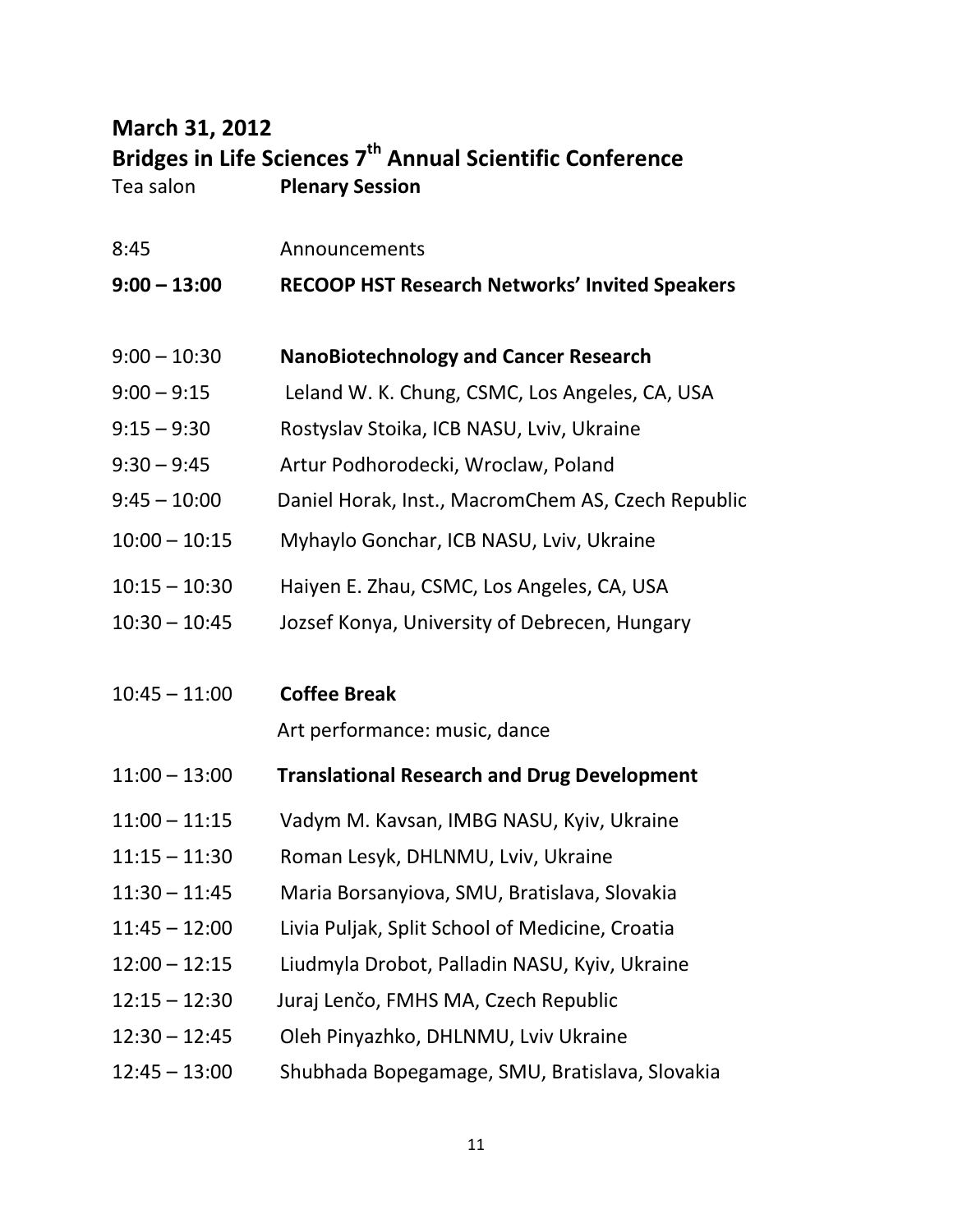## 13:00 – 14:00 Lunch Break Art performance: music, dance

## Bridges in Life Sciences 7<sup>th</sup> Annual Scientific Conference

Tea salon **Plenary Session** 

#### Cedars's Scietists in RECOOP HST

- 14:00 14:15 Charles F. Simmons, CSMC Pediatrics, Los Angeles, CA, USA
- 14:15 -14:30 Chander P. Arora, CSMC OBGYN, Los Angeles, CA, USA

#### 14:30 – 18:00 Research Networks' Young Scientist Forum

#### Women's Health and Cardiovascular Disease

- 14:30 14:45 Zvonimir Popovic, School of Medicine, Osijek, Croatia
- 14:45 15:00 Radana Kollarova, Comenius University, Slovakia
- 15:00– 15:15 Adam Pek, University of Debrecen, Hungary

#### Mother and Child Health

- 15:15 15:30 Kinga Lancz, SMU, Bratislava, Slovakia
- 15:30 15:45 Zsofia Szalay, University of Pecs, Hungary
- 15:45 16:60 Jasenka Wagner, School of Medicine, Osijek, Croatia
- 16:00 16:30 Coffee Break Art performance: music, dance